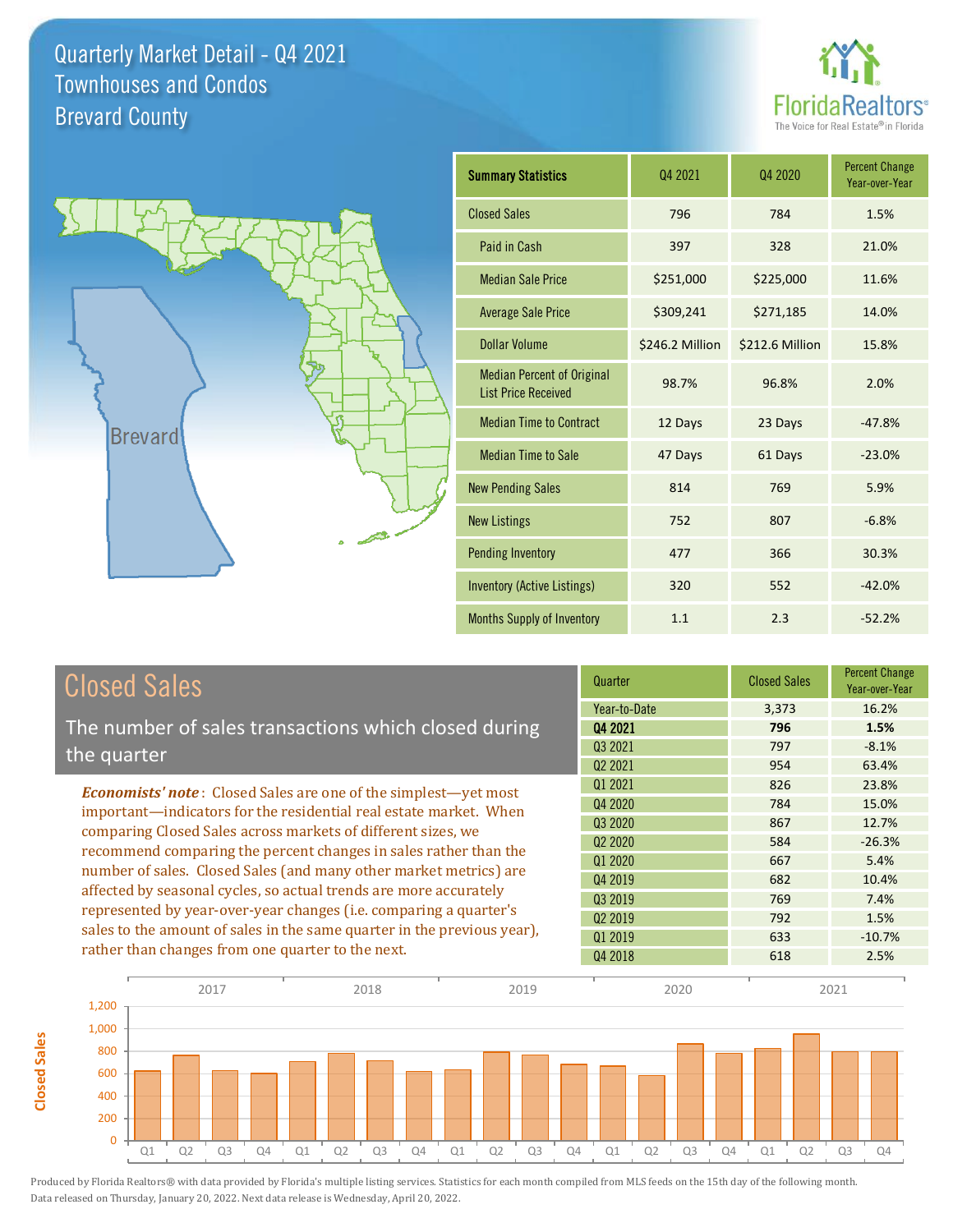

| <b>Cash Sales</b>                                                              | Quarter             | <b>Cash Sales</b> | <b>Percent Change</b><br>Year-over-Year |
|--------------------------------------------------------------------------------|---------------------|-------------------|-----------------------------------------|
|                                                                                | Year-to-Date        | 1,654             | 29.8%                                   |
| The number of Closed Sales during the quarter in                               | 04 2021             | 397               | 21.0%                                   |
| which buyers exclusively paid in cash                                          | 03 2021             | 383               | 1.6%                                    |
|                                                                                | 02 2021             | 467               | 81.7%                                   |
|                                                                                | 01 2021             | 407               | 30.4%                                   |
|                                                                                | 04 2020             | 328               | 19.7%                                   |
| <b>Economists' note:</b> Cash Sales can be a useful indicator of the extent to | 03 20 20            | 377               | 17.8%                                   |
| which investors are participating in the market. Why? Investors are            | 02 2020             | 257               | $-27.2%$                                |
| far more likely to have the funds to purchase a home available up front,       | Q1 2020             | 312               | $-4.9%$                                 |
| whereas the typical homebuyer requires a mortgage or some other                | Q4 2019             | 274               | $-10.2%$                                |
| form of financing. There are, of course, many possible exceptions, so          | Q3 2019             | 320               | $-6.4%$                                 |
| this statistic should be interpreted with care.                                | Q <sub>2</sub> 2019 | 353               | $-9.9%$                                 |
|                                                                                | Q1 2019             | 328               | $-17.4%$                                |



# Cash Sales as a Percentage of Closed Sales

The percentage of Closed Sales during the quarter which were Cash Sales

*Economists' note* : This statistic is simply another way of viewing Cash Sales. The remaining percentages of Closed Sales (i.e. those not paid fully in cash) each quarter involved some sort of financing, such as mortgages, owner/seller financing, assumed loans, etc.



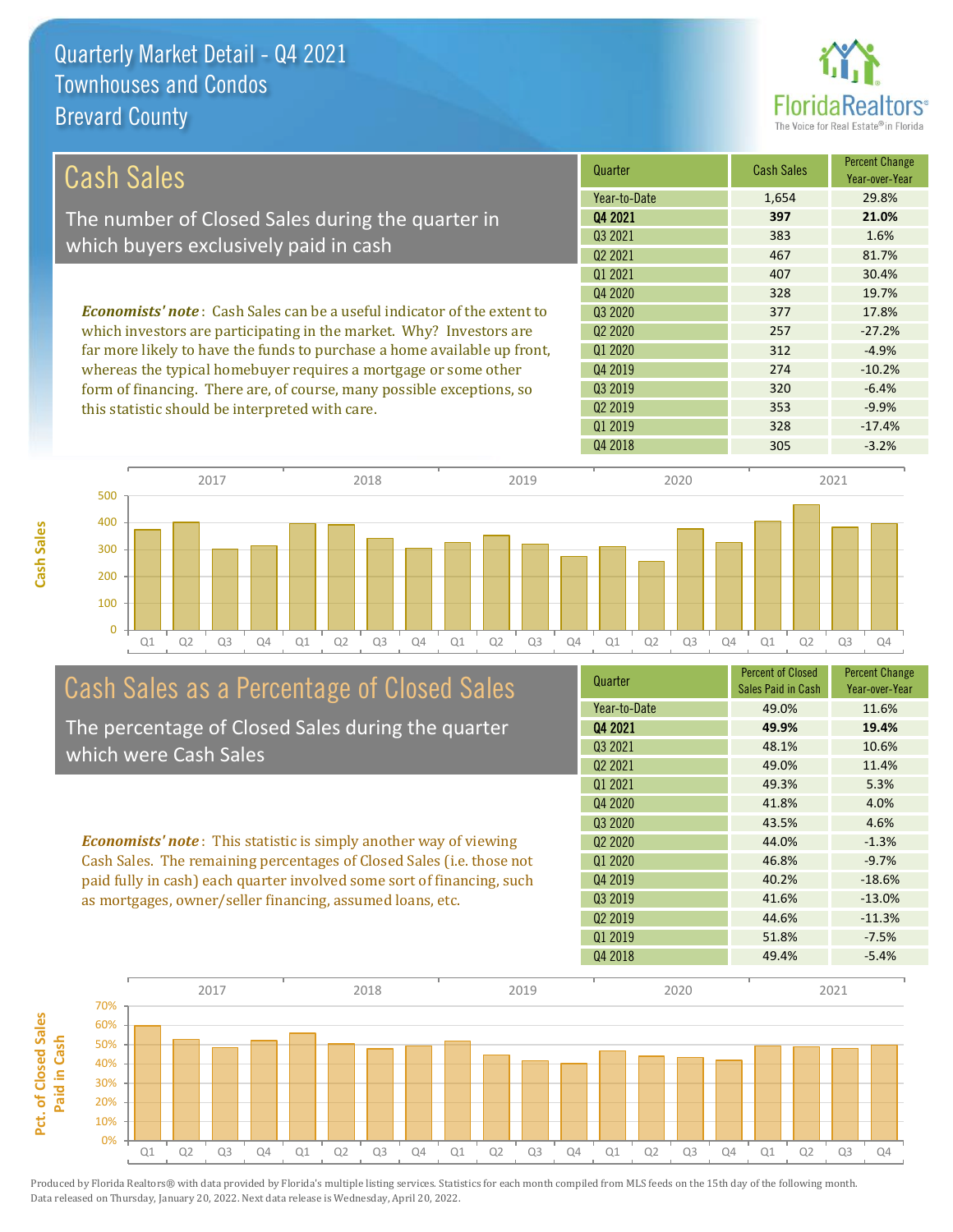

### Median Sale Price

The median sale price reported for the quarter (i.e. 50% of sales were above and 50% of sales were below)

*Economists' note* : Median Sale Price is our preferred summary statistic for price activity because, unlike Average Sale Price, Median Sale Price is not sensitive to high sale prices for small numbers of homes that may not be characteristic of the market area. Keep in mind that median price trends over time are not always solely caused by changes in the general value of local real estate. Median sale price only reflects the values of the homes that *sold* each quarter, and the mix of the types of homes that sell can change over time.

| Quarter             | <b>Median Sale Price</b> | <b>Percent Change</b><br>Year-over-Year |
|---------------------|--------------------------|-----------------------------------------|
| Year-to-Date        | \$240,000                | 14.3%                                   |
| Q4 2021             | \$251,000                | 11.6%                                   |
| Q3 2021             | \$245,788                | 17.0%                                   |
| Q <sub>2</sub> 2021 | \$245,000                | 20.7%                                   |
| Q1 2021             | \$219,000                | 13.5%                                   |
| Q4 2020             | \$225,000                | 18.4%                                   |
| Q3 2020             | \$210,000                | 12.3%                                   |
| Q <sub>2</sub> 2020 | \$203,000                | 7.3%                                    |
| Q1 2020             | \$193,000                | 10.3%                                   |
| Q4 2019             | \$189,990                | 8.6%                                    |
| Q3 2019             | \$187,000                | 6.9%                                    |
| Q <sub>2</sub> 2019 | \$189,125                | 5.1%                                    |
| Q1 2019             | \$175,000                | 10.8%                                   |
| Q4 2018             | \$175,000                | 6.1%                                    |



#### Average Sale Price

The average sale price reported for the quarter (i.e. total sales in dollars divided by the number of sales)

*Economists' note* : Usually, we prefer Median Sale Price over Average Sale Price as a summary statistic for home prices. However, Average Sale Price does have its uses—particularly when it is analyzed alongside the Median Sale Price. For one, the relative difference between the two statistics can provide some insight into the market for higher-end homes in an area.

| Quarter             | <b>Average Sale Price</b> | <b>Percent Change</b><br>Year-over-Year |
|---------------------|---------------------------|-----------------------------------------|
| Year-to-Date        | \$291,042                 | 15.2%                                   |
| Q4 2021             | \$309,241                 | 14.0%                                   |
| Q3 2021             | \$303,354                 | 20.6%                                   |
| Q <sub>2</sub> 2021 | \$290,121                 | 21.6%                                   |
| Q1 2021             | \$262,687                 | 7.5%                                    |
| Q4 2020             | \$271,185                 | 19.5%                                   |
| Q3 2020             | \$251,478                 | 15.0%                                   |
| Q <sub>2</sub> 2020 | \$238,664                 | 0.7%                                    |
| Q1 2020             | \$244,338                 | 12.0%                                   |
| Q4 2019             | \$226,897                 | 7.9%                                    |
| Q3 2019             | \$218,645                 | 4.9%                                    |
| Q <sub>2</sub> 2019 | \$237,004                 | 8.7%                                    |
| Q1 2019             | \$218,116                 | 9.6%                                    |
| Q4 2018             | \$210,373                 | 5.6%                                    |



Produced by Florida Realtors® with data provided by Florida's multiple listing services. Statistics for each month compiled from MLS feeds on the 15th day of the following month. Data released on Thursday, January 20, 2022. Next data release is Wednesday, April 20, 2022.

**Average Sale Price**

**Average Sale Price**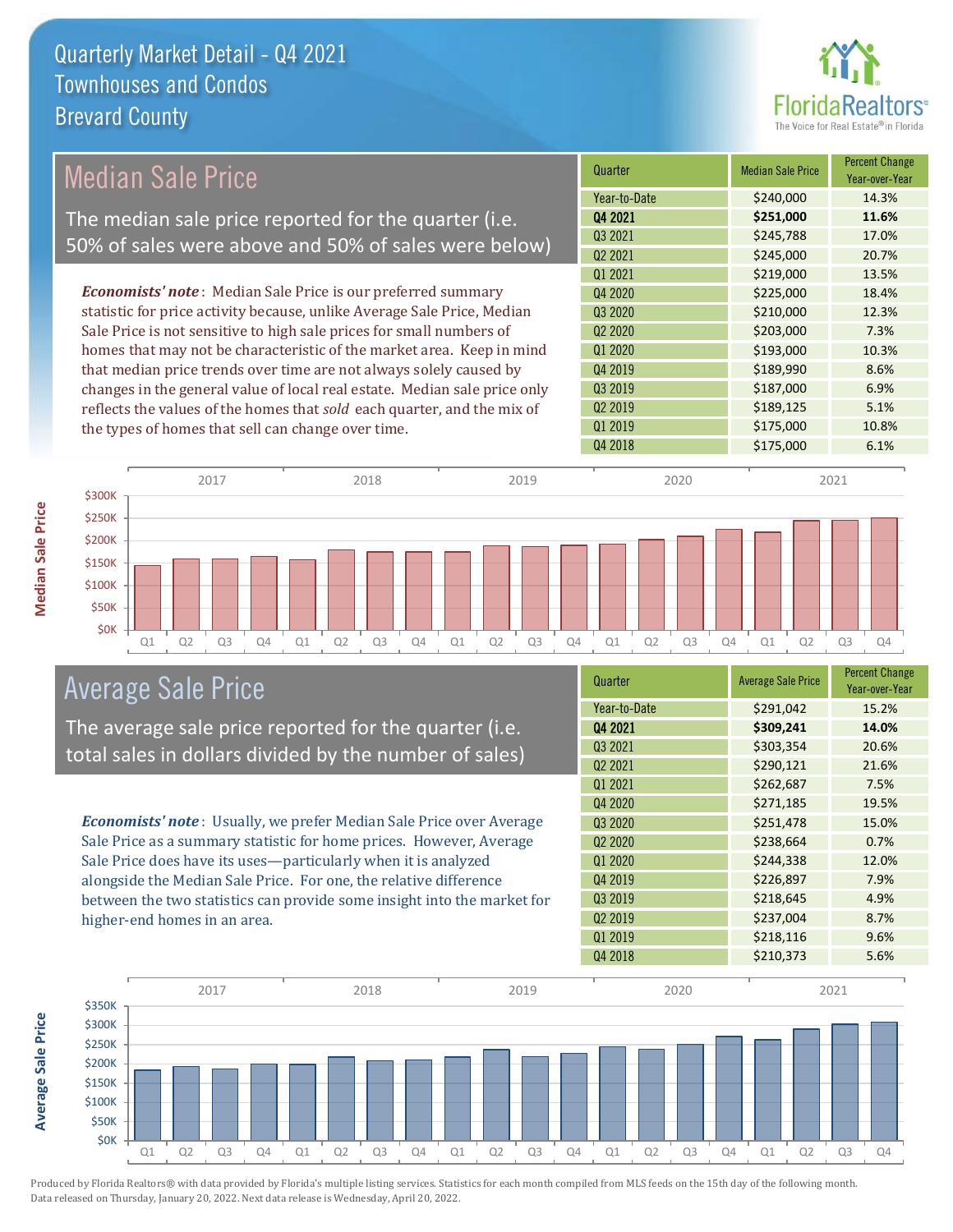

| Dollar Volume                                                                | Quarter             | <b>Dollar Volume</b> | <b>Percent Change</b><br>Year-over-Year |
|------------------------------------------------------------------------------|---------------------|----------------------|-----------------------------------------|
|                                                                              | Year-to-Date        | \$981.7 Million      | 33.9%                                   |
| The sum of the sale prices for all sales which closed                        | Q4 2021             | \$246.2 Million      | 15.8%                                   |
| during the quarter                                                           | Q3 2021             | \$241.8 Million      | 10.9%                                   |
|                                                                              | Q <sub>2</sub> 2021 | \$276.8 Million      | 98.6%                                   |
|                                                                              | 01 2021             | \$217.0 Million      | 33.1%                                   |
| <b>Economists' note</b> : Dollar Volume is simply the sum of all sale prices | Q4 2020             | \$212.6 Million      | 37.4%                                   |
| in a given time period, and can quickly be calculated by multiplying         | Q3 2020             | \$218.0 Million      | 29.7%                                   |
| Closed Sales by Average Sale Price. It is a strong indicator of the health   | Q <sub>2</sub> 2020 | \$139.4 Million      | $-25.7%$                                |
| of the real estate industry in a market, and is of particular interest to    | Q1 2020             | \$163.0 Million      | 18.0%                                   |
| real estate professionals, investors, analysts, and government agencies.     | Q4 2019             | \$154.7 Million      | 19.0%                                   |
| Potential home sellers and home buyers, on the other hand, will likely       | Q3 2019             | \$168.1 Million      | 12.6%                                   |
| be better served by paying attention to trends in the two components         | 02 2019             | \$187.7 Million      | 10.4%                                   |

of Dollar Volume (i.e. sales and prices) individually.

**Dollar Volume**



# Median Percent of Original List Price Received

The median of the sale price (as a percentage of the original list price) across all properties selling during the quarter

*Economists' note* : The Median Percent of Original List Price Received is useful as an indicator of market recovery, since it typically rises as buyers realize that the market may be moving away from them and they need to match the selling price (or better it) in order to get a contract on the house. This is usually the last measure to indicate a market has shifted from down to up, so it is what we would call a *lagging* indicator.

| Quarter                         | Med. Pct. of Orig.<br><b>List Price Received</b> | <b>Percent Change</b><br>Year-over-Year |
|---------------------------------|--------------------------------------------------|-----------------------------------------|
| Year-to-Date                    | 98.5%                                            | 2.4%                                    |
| Q4 2021                         | 98.7%                                            | 2.0%                                    |
| Q3 2021                         | 100.0%                                           | 4.0%                                    |
| Q <sub>2</sub> 2021             | 99.1%                                            | 3.6%                                    |
| 01 2021                         | 97.1%                                            | 1.1%                                    |
| Q4 2020                         | 96.8%                                            | 1.3%                                    |
| Q <sub>3</sub> 2020             | 96.2%                                            | 0.9%                                    |
| Q <sub>2</sub> 20 <sub>20</sub> | 95.7%                                            | 0.1%                                    |
| Q1 2020                         | 96.0%                                            | 0.8%                                    |
| Q4 2019                         | 95.6%                                            | 0.5%                                    |
| Q3 2019                         | 95.3%                                            | $-0.1%$                                 |
| Q <sub>2</sub> 2019             | 95.6%                                            | $-0.4%$                                 |
| Q1 2019                         | 95.2%                                            | $-0.3%$                                 |
| Q4 2018                         | 95.1%                                            | $-0.3%$                                 |

Q4 2018 **\$130.0 Million 8.2%** 

Q1 2019 **\$138.1 Million** -2.1%

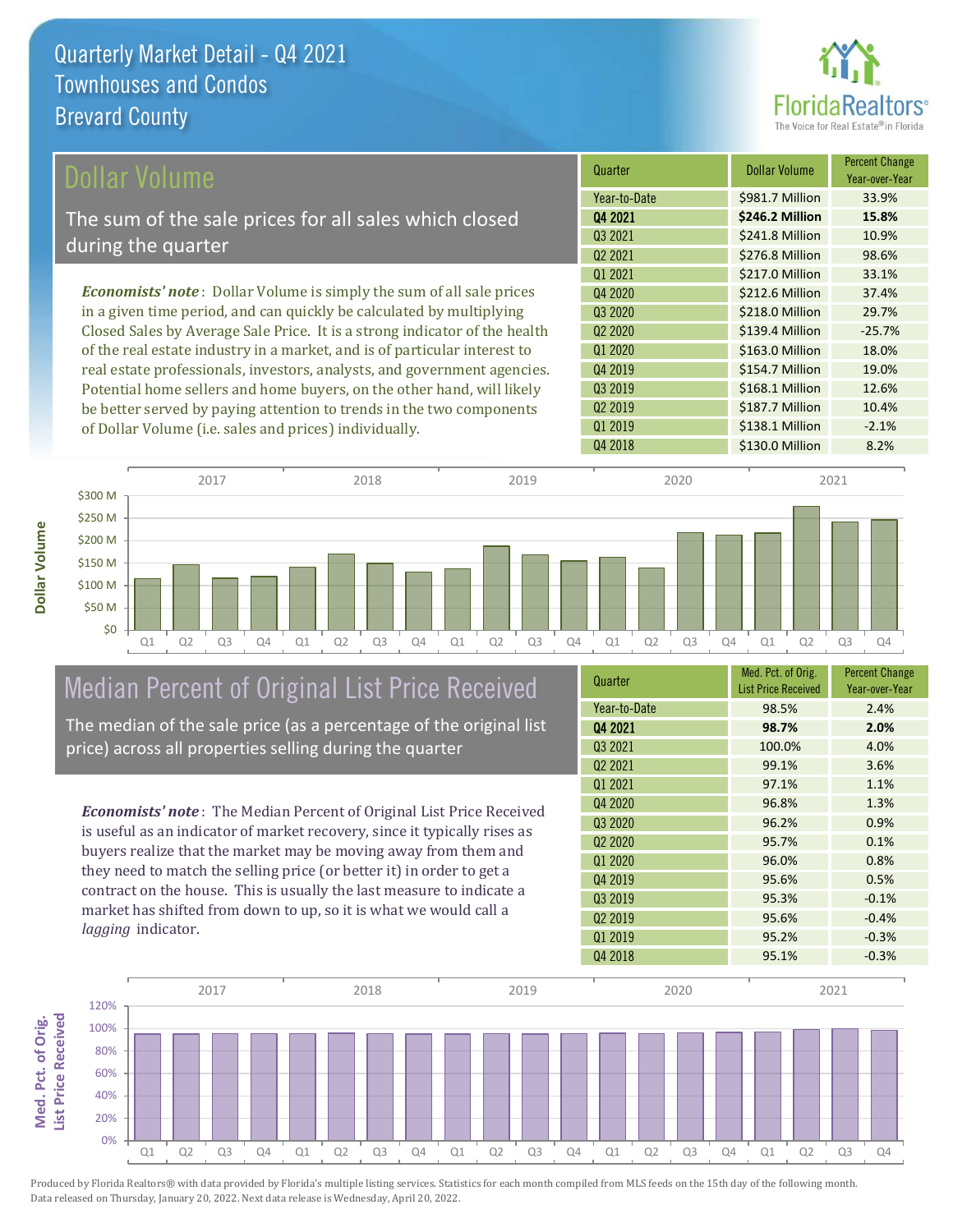

### Median Time to Contract

The median number of days between the listing date and contract date for all Closed Sales during the quarter

*Economists' note* : Like Time to Sale, Time to Contract is a measure of the length of the home selling process calculated for sales which closed during the quarter. The difference is that Time to Contract measures the number of days between the initial listing of a property and the signing of the contract which eventually led to the closing of the sale. When the gap between Median Time to Contract and Median Time to Sale grows, it is usually a sign of longer closing times and/or declining numbers of cash sales.

| Quarter             | <b>Median Time to</b><br>Contract | <b>Percent Change</b><br>Year-over-Year |
|---------------------|-----------------------------------|-----------------------------------------|
| Year-to-Date        | 13 Days                           | $-56.7%$                                |
| Q4 2021             | 12 Days                           | $-47.8%$                                |
| Q3 2021             | 12 Days                           | $-63.6%$                                |
| Q <sub>2</sub> 2021 | 10 Days                           | $-70.6%$                                |
| Q1 2021             | 20 Days                           | $-44.4%$                                |
| 04 2020             | 23 Days                           | $-41.0%$                                |
| Q3 2020             | 33 Days                           | $-31.3%$                                |
| Q <sub>2</sub> 2020 | 34 Days                           | $-19.0%$                                |
| Q1 2020             | 36 Days                           | $-16.3%$                                |
| Q4 2019             | 39 Days                           | 8.3%                                    |
| Q3 2019             | 48 Days                           | 60.0%                                   |
| Q <sub>2</sub> 2019 | 42 Days                           | 55.6%                                   |
| Q1 2019             | 43 Days                           | 34.4%                                   |
| Q4 2018             | 36 Days                           | $-2.7%$                                 |



### Median Time to Sale

**Median Time to** 

**Median Time to** 

The median number of days between the listing date and closing date for all Closed Sales during the quarter

*Economists' note* : Time to Sale is a measure of the length of the home selling process, calculated as the number of days between the initial listing of a property and the closing of the sale. *Median* Time to Sale is the amount of time the "middle" property selling this month was on the market. That is, 50% of homes selling this month took *less* time to sell, and 50% of homes took *more* time to sell. Median Time to Sale gives a more accurate picture than Average Time to Sale, which can be skewed upward by small numbers of properties taking an abnormally long time to sell.

| Quarter                         | <b>Median Time to Sale</b> | <b>Percent Change</b><br>Year-over-Year |
|---------------------------------|----------------------------|-----------------------------------------|
| Year-to-Date                    | 50 Days                    | $-28.6%$                                |
| Q4 2021                         | 47 Days                    | $-23.0%$                                |
| Q3 2021                         | 49 Days                    | $-31.9%$                                |
| Q <sub>2</sub> 2021             | 49 Days                    | $-34.7%$                                |
| Q1 2021                         | 58 Days                    | $-24.7%$                                |
| Q4 2020                         | 61 Days                    | $-22.8%$                                |
| Q3 2020                         | 72 Days                    | $-15.3%$                                |
| Q <sub>2</sub> 20 <sub>20</sub> | 75 Days                    | $-3.8%$                                 |
| Q1 2020                         | 77 Days                    | $-2.5%$                                 |
| Q4 2019                         | 79 Days                    | 14.5%                                   |
| Q3 2019                         | 85 Days                    | 28.8%                                   |
| Q <sub>2</sub> 2019             | 78 Days                    | 18.2%                                   |
| Q1 2019                         | 79 Days                    | 14.5%                                   |
| Q4 2018                         | 69 Days                    | $-8.0%$                                 |

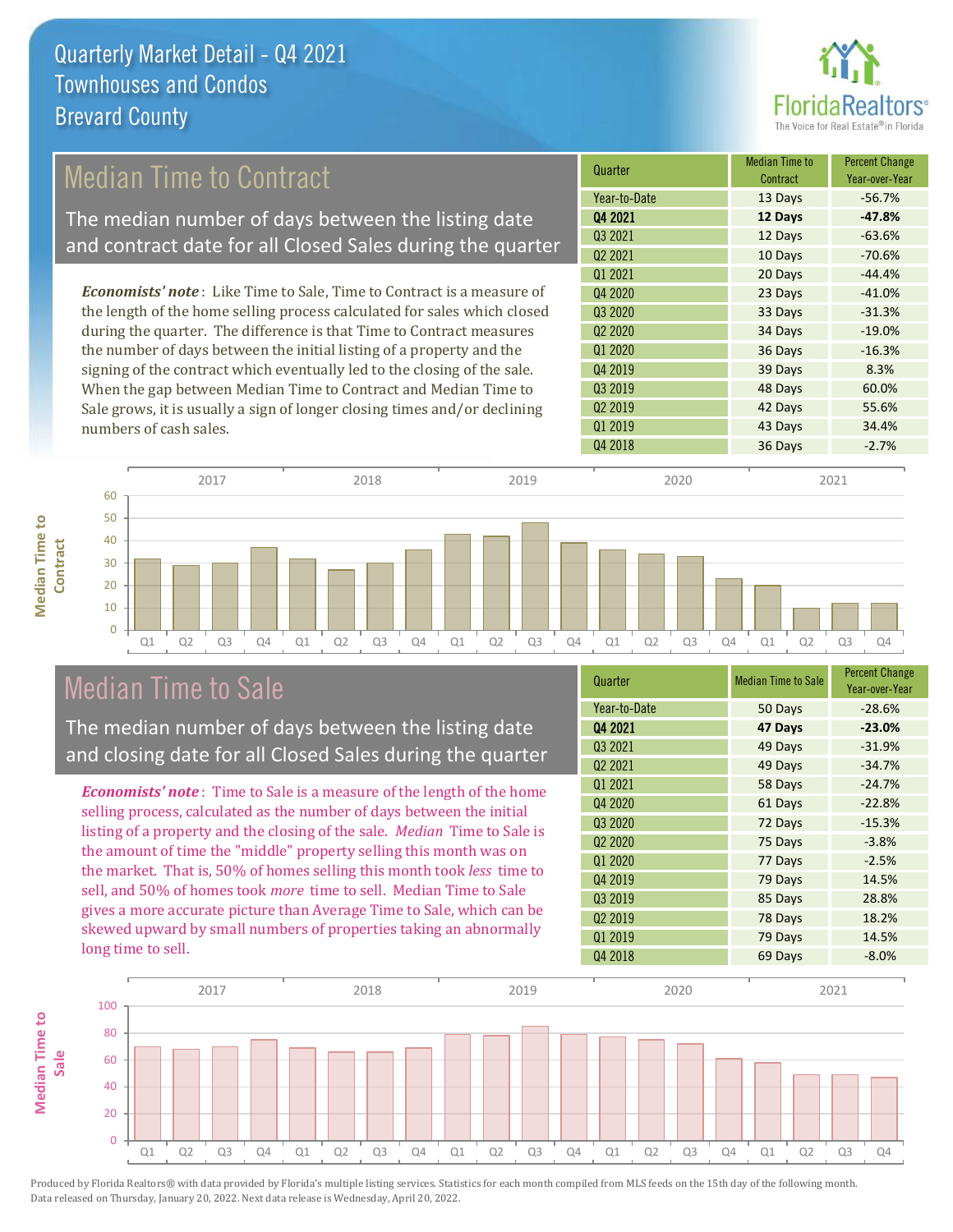

| <b>New Pending Sales</b>                                                       | Quarter             | <b>New Pending Sales</b> | <b>Percent Change</b><br>Year-over-Year |
|--------------------------------------------------------------------------------|---------------------|--------------------------|-----------------------------------------|
|                                                                                | Year-to-Date        | 3,670                    | 14.3%                                   |
| The number of listed properties that went under                                | 04 2021             | 814                      | 5.9%                                    |
| contract during the quarter                                                    | Q3 2021             | 827                      | $-8.1%$                                 |
|                                                                                | Q <sub>2</sub> 2021 | 925                      | 22.4%                                   |
|                                                                                | Q1 2021             | 1,104                    | 40.5%                                   |
| <b>Economists' note</b> : Because of the typical length of time it takes for a | Q4 2020             | 769                      | 11.6%                                   |
| sale to close, economists consider Pending Sales to be a decent                | Q3 2020             | 900                      | 16.1%                                   |
| indicator of potential future Closed Sales. It is important to bear in         | 02 2020             | 756                      | $-10.6%$                                |
| mind, however, that not all Pending Sales will be closed successfully.         | 01 2020             | 786                      | $-2.2%$                                 |
| So, the effectiveness of Pending Sales as a future indicator of Closed         | Q4 2019             | 689                      | 23.0%                                   |
| Sales is susceptible to changes in market conditions such as the               | Q3 2019             | 775                      | 5.6%                                    |
| availability of financing for homebuyers and the inventory of                  | Q <sub>2</sub> 2019 | 846                      | 1.6%                                    |
| distressed properties for sale.                                                | Q1 2019             | 804                      | $-11.5%$                                |



# New Listings

**New Listings**

**Pending Sales**

Pending Sales

The number of properties put onto the market during the quarter

*Economists' note* : New Listings tend to rise in delayed response to increasing prices, so they are often seen as a lagging indicator of market health. As prices rise, potential sellers raise their estimations of value—and in the most recent cycle, rising prices have freed up many potential sellers who were previously underwater on their mortgages. Note that in our calculations, we take care to not include properties that were recently taken off the market and quickly relisted, since these are not really *new* listings.

| Quarter             | <b>New Listings</b> | <b>Percent Change</b><br>Year-over-Year |
|---------------------|---------------------|-----------------------------------------|
| Year-to-Date        | 3,581               | 6.1%                                    |
| 04 2021             | 752                 | $-6.8%$                                 |
| Q3 2021             | 926                 | 7.1%                                    |
| Q <sub>2</sub> 2021 | 945                 | 23.9%                                   |
| Q1 2021             | 958                 | 2.0%                                    |
| Q4 2020             | 807                 | $-3.4%$                                 |
| Q <sub>3</sub> 2020 | 865                 | 10.5%                                   |
| 02 2020             | 763                 | $-21.9%$                                |
| Q1 2020             | 939                 | $-5.8%$                                 |
| Q4 2019             | 835                 | 8.2%                                    |
| Q3 2019             | 783                 | $-11.1%$                                |
| Q <sub>2</sub> 2019 | 977                 | 1.2%                                    |
| Q1 2019             | 997                 | $-6.8%$                                 |
| Q4 2018             | 772                 | 5.5%                                    |

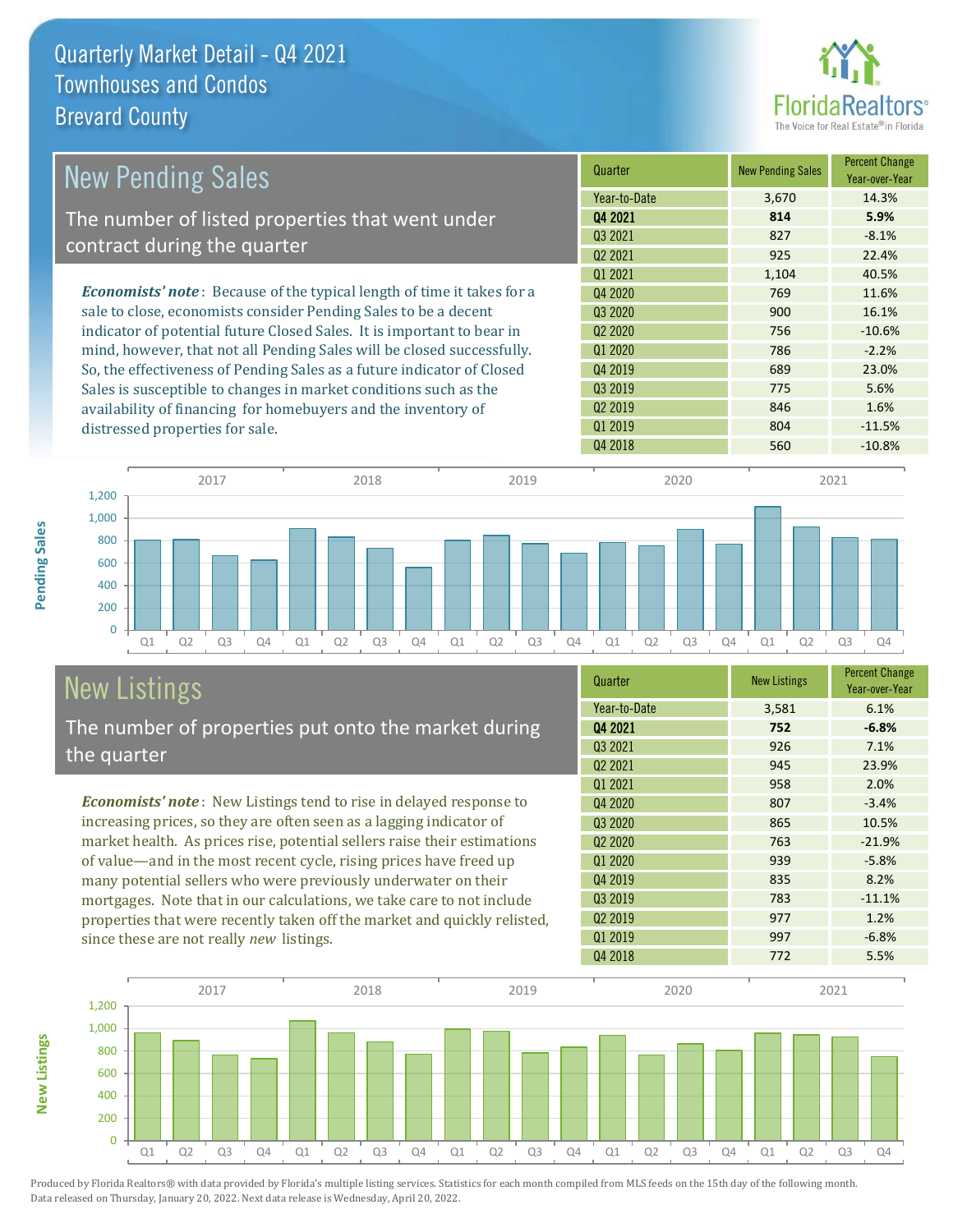

| Inventory (Active Listings)                                                  | Quarter                  | Inventory | <b>Percent Change</b><br>Year-over-Year |
|------------------------------------------------------------------------------|--------------------------|-----------|-----------------------------------------|
|                                                                              | <b>YTD (Monthly Avg)</b> | 371       | $-46.7%$                                |
| The number of property listings active at the end of                         | Q4 2021                  | 320       | $-42.0%$                                |
| the quarter                                                                  | Q <sub>3</sub> 2021      | 392       | $-32.9%$                                |
|                                                                              | 02 2021                  | 337       | $-51.1%$                                |
|                                                                              | 01 2021                  | 339       | $-60.2%$                                |
| <b>Economists' note</b> : There are a number of ways to define and calculate | Q4 2020                  | 552       | $-28.0%$                                |
| Inventory. Our method is to simply count the number of active listings       | Q3 2020                  | 584       | $-26.7%$                                |
| on the last day of the quarter, and hold this number to compare with         | Q <sub>2</sub> 2020      | 689       | $-22.4%$                                |
| the same quarter the following year. Inventory rises when New                | Q1 2020                  | 852       | $-8.5%$                                 |
| Listings are outpacing the number of listings that go off-market             | Q4 2019                  | 767       | $-15.2%$                                |
| (regardless of whether they actually sell). Likewise, it falls when New      | Q3 2019                  | 797       | $-2.7%$                                 |

Q1 Q2 Q3 Q4 Q1 Q2 Q3 Q4 Q1 Q2 Q3 Q4 Q1 Q2 Q3 Q4 Q1 Q2 Q3 Q4 0 200 400 600 800 1,000 2017 2018 2019 2020 2021

## Months Supply of Inventory

market.

**Inventory**

An estimate of the number of months it will take to deplete the current Inventory given recent sales rates

Listings aren't keeping up with the rate at which homes are going off-

*Economists' note* : MSI is a useful indicator of market conditions. The benchmark for a balanced market (favoring neither buyer nor seller) is 5.5 months of inventory. Anything higher is traditionally a buyers' market, and anything lower is a sellers' market. There is no single accepted way of calculating MSI. A common method is to divide current Inventory by the most recent month's Closed Sales count, but this count is a usually poor predictor of future Closed Sales due to seasonal cycles. To eliminate seasonal effects, we use the 12-month average of monthly Closed Sales instead.

| Quarter                  | <b>Months Supply</b> | <b>Percent Change</b><br>Year-over-Year |
|--------------------------|----------------------|-----------------------------------------|
| <b>YTD (Monthly Avg)</b> | 1.4                  | $-53.3%$                                |
| 04 2021                  | 1.1                  | $-52.2%$                                |
| Q3 2021                  | 1.4                  | $-44.0%$                                |
| Q <sub>2</sub> 2021      | 1.2                  | $-61.3%$                                |
| Q1 2021                  | 1.3                  | $-62.9%$                                |
| Q4 2020                  | 2.3                  | $-28.1%$                                |
| Q3 2020                  | 2.5                  | $-26.5%$                                |
| Q2 2020                  | 3.1                  | $-20.5%$                                |
| Q1 2020                  | 3.5                  | $-14.6%$                                |
| Q4 2019                  | 3.2                  | $-15.8%$                                |
| Q3 2019                  | 3.4                  | $-2.9%$                                 |
| Q <sub>2</sub> 2019      | 3.9                  | 14.7%                                   |
| 01 2019                  | 4.1                  | 17.1%                                   |
| Q4 2018                  | 3.8                  | 15.2%                                   |

Q4 2018 23.8%

Q2 2019 888 14.6% Q1 2019 01:00 01:00 01:00 031

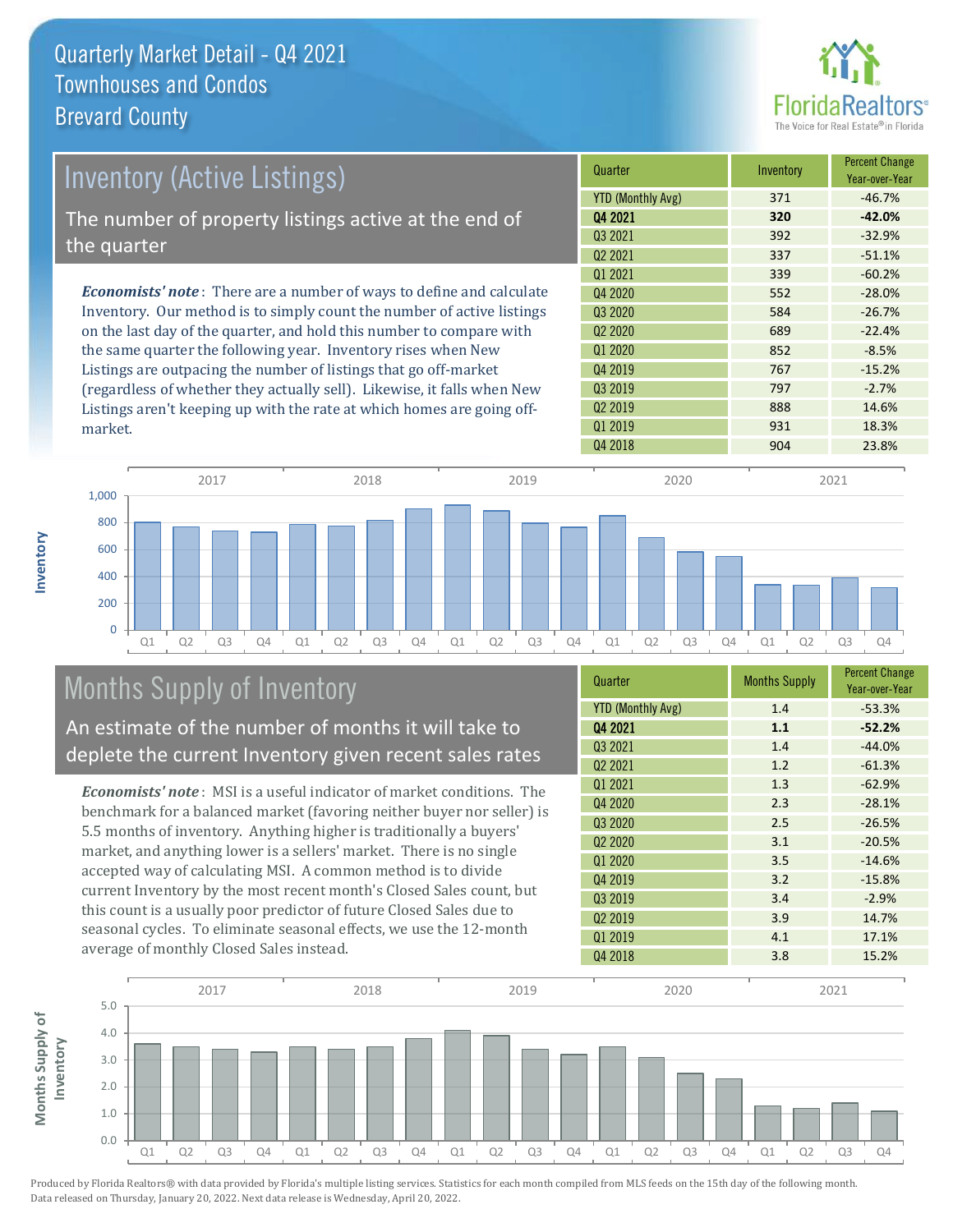

#### *Economists' note:* Closed Sales are one of the simplest—yet most important—indicators for the residential real estate market. When comparing Closed Sales across markets of different sizes, we recommend comparing the percent changes in sales rather than the number of sales. Closed Sales (and many other market metrics) are Closed Sales by Sale Price The number of sales transactions which closed during the quarter

affected by seasonal cycles, so actual trends are more accurately represented by year-over-year changes (i.e. comparing a quarter's sales to the amount of sales in the same quarter in the previous year), rather than changes from one quarter to the next.

| Sale Price            | <b>Closed Sales</b> | <b>Percent Change</b><br>Year-over-Year |
|-----------------------|---------------------|-----------------------------------------|
| Less than \$50,000    | $\Omega$            | $-100.0%$                               |
| $$50,000 - $99,999$   | 39                  | $-36.1%$                                |
| $$100,000 - $149,999$ | 109                 | $-19.3%$                                |
| $$150,000 - $199,999$ | 132                 | $-4.3%$                                 |
| \$200,000 - \$249,999 | 105                 | 9.4%                                    |
| \$250,000 - \$299,999 | 93                  | 0.0%                                    |
| \$300,000 - \$399,999 | 121                 | $-2.4%$                                 |
| \$400,000 - \$599,999 | 139                 | 56.2%                                   |
| \$600,000 - \$999,999 | 49                  | 19.5%                                   |
| \$1,000,000 or more   | 9                   | 125.0%                                  |



#### Median Time to Contract by Sale Price The median number of days between the listing date and contract date for all Closed Sales during the quarter

*Economists' note* : Like Time to Sale, Time to Contract is a measure of the length of the home selling process calculated for sales which closed during the quarter. The difference is that Time to Contract measures the number of days between the initial listing of a property and the signing of the contract which eventually led to the closing of the sale. When the gap between Median Time to Contract and Median Time to Sale grows, it is usually a sign of longer closing times and/or declining numbers of cash sales.

| <b>Sale Price</b>     | Median Time to<br>Contract | <b>Percent Change</b><br>Year-over-Year |
|-----------------------|----------------------------|-----------------------------------------|
| Less than \$50,000    | (No Sales)                 | N/A                                     |
| $$50,000 - $99,999$   | 6 Days                     | $-68.4%$                                |
| $$100,000 - $149,999$ | 12 Days                    | $-7.7%$                                 |
| $$150,000 - $199,999$ | 10 Days                    | $-23.1%$                                |
| \$200,000 - \$249,999 | 16 Days                    | 45.5%                                   |
| \$250,000 - \$299,999 | 9 Days                     | $-72.7%$                                |
| \$300,000 - \$399,999 | 11 Days                    | $-80.4%$                                |
| \$400,000 - \$599,999 | 19 Days                    | $-52.5%$                                |
| \$600,000 - \$999,999 | 20 Days                    | 0.0%                                    |
| \$1,000,000 or more   | 15 Days                    | 7.1%                                    |



Produced by Florida Realtors® with data provided by Florida's multiple listing services. Statistics for each month compiled from MLS feeds on the 15th day of the following month. Data released on Thursday, January 20, 2022. Next data release is Wednesday, April 20, 2022.

**Median Time to Contract**

**Median Time to Contract**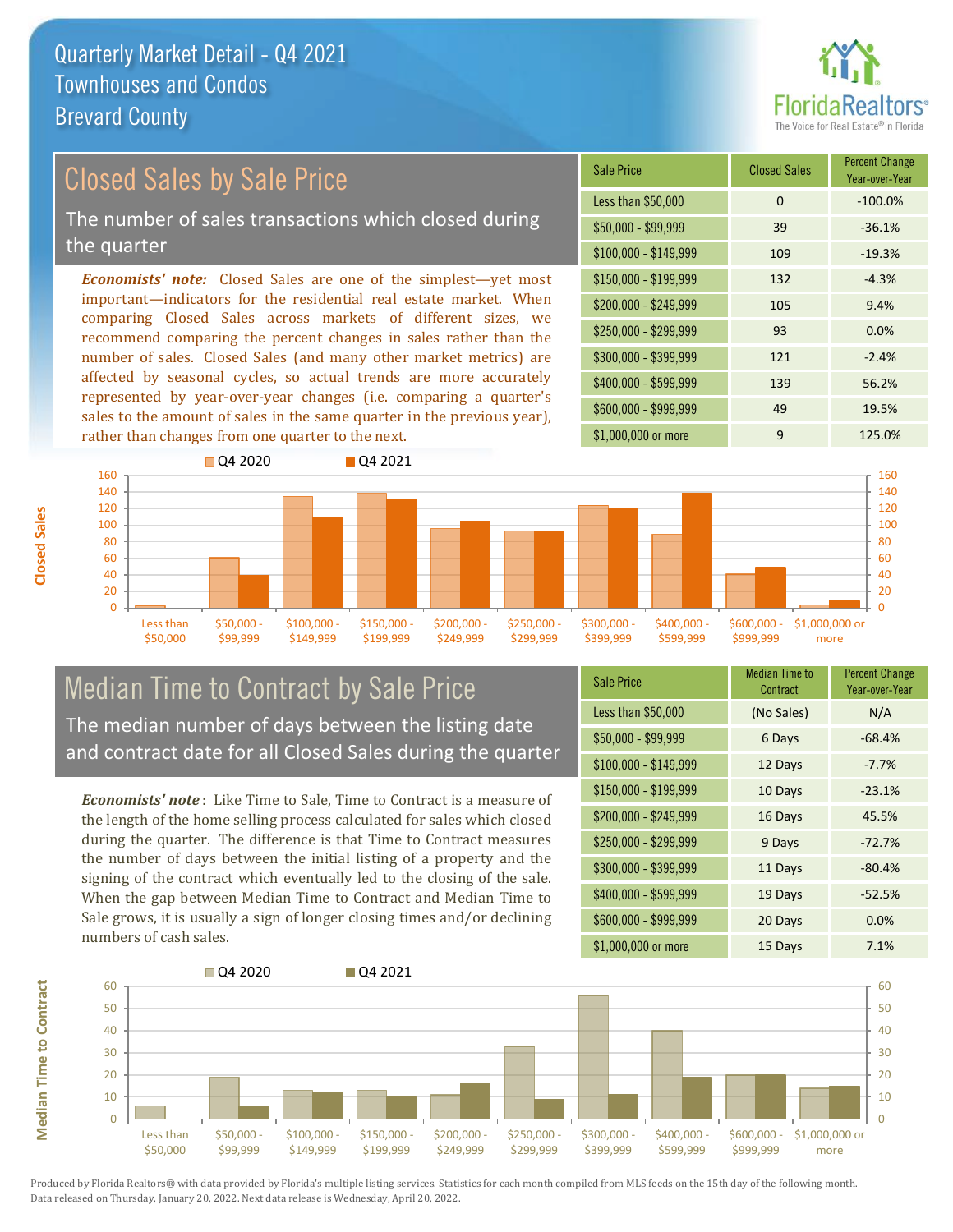

## New Listings by Initial Listing Price

The number of properties put onto the market during the quarter

*Economists' note:* New Listings tend to rise in delayed response to increasing prices, so they are often seen as a lagging indicator of market health. As prices rise, potential sellers raise their estimations of value—and in the most recent cycle, rising prices have freed up many potential sellers who were previously underwater on their mortgages. Note that in our calculations, we take care to not include properties that were recently taken off the market and quickly relisted, since these are not really *new* listings.





#### Inventory by Current Listing Price The number of property listings active at the end of the quarter

*Economists' note* : There are a number of ways to define and calculate Inventory. Our method is to simply count the number of active listings on the last day of the quarter, and hold this number to compare with the same quarter the following year. Inventory rises when New Listings are outpacing the number of listings that go off-market (regardless of whether they actually sell). Likewise, it falls when New Listings aren't keeping up with the rate at which homes are going offmarket.

| <b>Current Listing Price</b> | Inventory | <b>Percent Change</b><br>Year-over-Year |
|------------------------------|-----------|-----------------------------------------|
| Less than \$50,000           | 0         | N/A                                     |
| \$50,000 - \$99,999          | 3         | $-90.0%$                                |
| $$100,000 - $149,999$        | 12        | $-81.8%$                                |
| $$150,000 - $199,999$        | 25        | $-63.8%$                                |
| \$200,000 - \$249,999        | 25        | $-56.1%$                                |
| \$250,000 - \$299,999        | 24        | $-52.9%$                                |
| \$300,000 - \$399,999        | 61        | $-49.6%$                                |
| \$400,000 - \$599,999        | 73        | $-18.0%$                                |
| \$600,000 - \$999,999        | 63        | 53.7%                                   |
| \$1,000,000 or more          | 34        | 21.4%                                   |



Produced by Florida Realtors® with data provided by Florida's multiple listing services. Statistics for each month compiled from MLS feeds on the 15th day of the following month. Data released on Thursday, January 20, 2022. Next data release is Wednesday, April 20, 2022.

**Inventory**